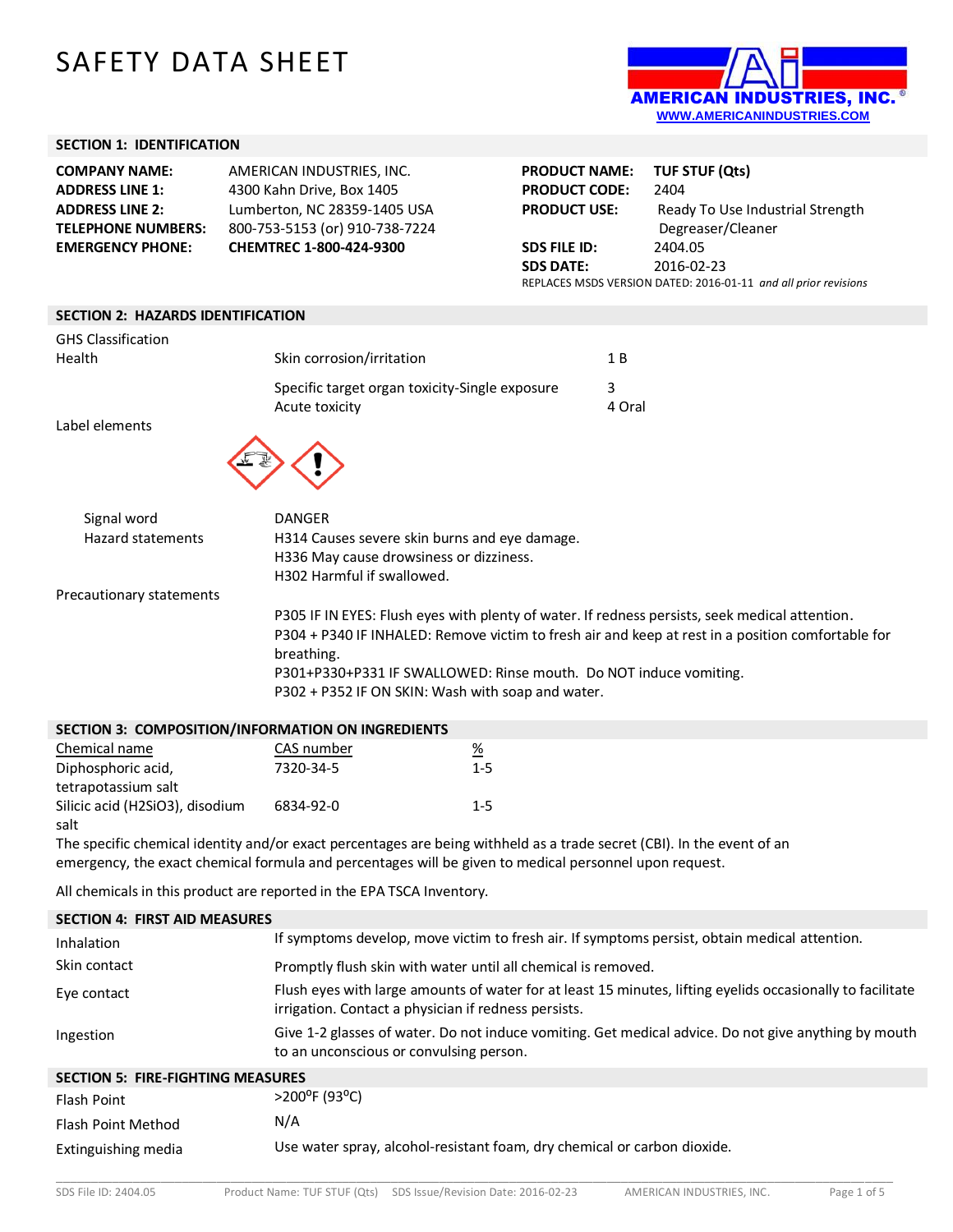| Unsuitable extinguishing media   | Not applicable.                                                                                                  |
|----------------------------------|------------------------------------------------------------------------------------------------------------------|
| Hazardous combustion<br>products | Not applicable.                                                                                                  |
| Special exposure hazards         | None.                                                                                                            |
| Special protective equipment     | Full protective clothing and approved self-contained breathing apparatus required for firefighting<br>personnel. |

## **SECTION 6: ACCIDENTAL RELEASE MEASURES**

Personal Precautionary Measures: Use appropriate protective equipment. (See Section 8.) Do not get into eyes, skin, or clothing. Wear respiratory protection. Avoid breathing vapors. Ensure adequate ventilation.

Environmental Precautionary Measures: Do not empty into drains.

Methods and Materials for Containment and Cleanup: Soak up residue with an absorbent such as clay or sand. Place in a nonleaking container for proper disposal according to Federal, State, and Local regulations. Do not discharge into waterways or sewage systems.**7**

#### **SECTION 7: HANDLING AND STORAGE**

Handling Use in a well-ventilated area. Do not breathe vapors. Do not get on skin, eyes, or clothing.

Storage Keep from freezing. Store between 50<sup>o</sup>F (10<sup>o</sup>C) and 80<sup>o</sup>F (27<sup>o</sup>C). Keep container closed and in a wellventilated area.

# **SECTION 8: EXPOSURE CONTROLS/PERSONAL PROTECTION**

Engineering Controls: Use in well ventilated area.

Personal Protective Equipment: Safety Glasses, Gloves

Diphosphoric acid, tetrapotassium salt (7320-34-5) 1-5%: No data available

Silicic acid (H2SiO3), disodium salt (6834-92-0) 1-5%: No data available

## **SECTION 9: PHYSICAL AND CHEMICAL PROPERTIES**

| Color                                        | Green liquid                     |
|----------------------------------------------|----------------------------------|
| <b>Physical State</b>                        | Liquid                           |
| Odor                                         | Strawberry                       |
| Flash point                                  | >200°F (93°C)                    |
| Flammability                                 | Not available.                   |
| <b>Partition Coefficient</b>                 | Not available.                   |
| Boiling point                                | 212°F (100°C)                    |
| Melting point/freezing point                 | Not available.                   |
| Auto-ignition temperature                    | Not available.                   |
| Vapor pressure                               | Not available.                   |
| Vapor density (Air-1)                        | Not available.                   |
| Specific gravity/Density                     | 1.05                             |
| Viscosity                                    | Not available.                   |
| Water solubility                             | Soluble in water.                |
| рH                                           | $>12$                            |
| Evaporation rate (Water=1)                   | 1                                |
| Decomp Temp                                  | Not available.                   |
| SECTION 10: STABILITY AND REACTIVITY         |                                  |
| Chemical stability                           | Stable.                          |
| Conditions to avoid                          | Open flame and heat; freezing.   |
| Materials to avoid                           | Strong oxidizing agents.         |
| Hazardous decomposition                      | Carbon dioxide, carbon monoxide. |
| Hazardous polymerization                     | Will not occur.                  |
| <b>SECTION 11: TOXICOLOGICAL INFORMATION</b> |                                  |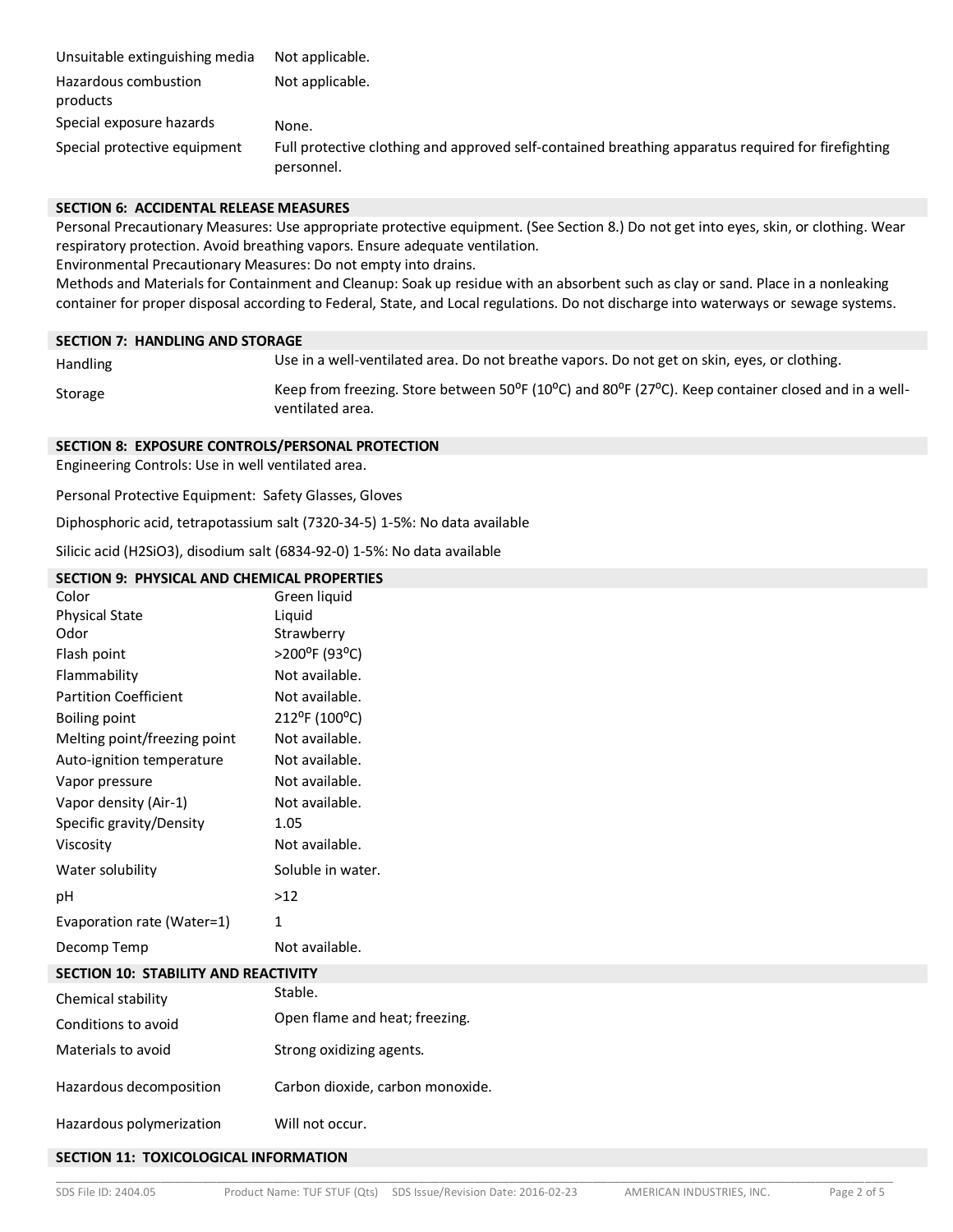| Diphosphoric acid,<br>tetrapotassium salt<br>Information on toxicological effects | 7320-34-5                                                                                                 | 1-5%                                                                                                                                                                                                       |
|-----------------------------------------------------------------------------------|-----------------------------------------------------------------------------------------------------------|------------------------------------------------------------------------------------------------------------------------------------------------------------------------------------------------------------|
| Acute toxicity                                                                    |                                                                                                           |                                                                                                                                                                                                            |
| Oral LD50 Inhalation LC50<br>Dermal LD50 LD50 Dermal -<br>rabbit                  | $> 4,640$ mg/kg                                                                                           | Remarks: Prolonged skin contact may cause skin<br>irritation and/or dermatitis.                                                                                                                            |
| Other information on acute<br>toxicity                                            | No data available                                                                                         |                                                                                                                                                                                                            |
| Skin corrosion/irritation                                                         | No data available                                                                                         |                                                                                                                                                                                                            |
| Serious eye damage/eye<br>irritation                                              | No data available                                                                                         |                                                                                                                                                                                                            |
| Respiratory or skin<br>sensitization                                              | No data available                                                                                         |                                                                                                                                                                                                            |
| Germ cell mutagenicity                                                            | No data available                                                                                         |                                                                                                                                                                                                            |
| Carcinogenicity                                                                   |                                                                                                           |                                                                                                                                                                                                            |
| <b>IARC</b>                                                                       |                                                                                                           | No component of this product presents at levels greater than or equal to 0.1% is identified as                                                                                                             |
| <b>ACGIH</b>                                                                      | probable, possible or confirmed human carcinogen by IARC.<br>carcinogen or potential carcinogen by ACGIH. | No component of this product presents at levels greater than or equal to 0.1% is identified as a                                                                                                           |
| <b>NTP</b>                                                                        | known or anticipated carcinogen by NTP.                                                                   | No component of this product presents at levels greater than or equal to 0.1% is identified as a                                                                                                           |
| <b>OSHA</b>                                                                       | carcinogen or potential carcinogen by OSHA.                                                               | No component of this product presents at levels greater than or equal to 0.1% is identified as a                                                                                                           |
| Reproductive toxicity                                                             | No data available                                                                                         |                                                                                                                                                                                                            |
| Teratogenicity                                                                    | No data available                                                                                         |                                                                                                                                                                                                            |
| Specific target organ toxicity                                                    | Single Exposure-No data available                                                                         | Repeated Exposure-No data available                                                                                                                                                                        |
| Aspiration hazard                                                                 | No data available                                                                                         |                                                                                                                                                                                                            |
| Potential health effects                                                          |                                                                                                           | Inhalation-May be harmful if inhaled. Causes respiratory tract irritation. Ingestion-May be harmful if<br>swallowed. Skin-May be harmful if absorbed through skin. Causes skin irritation. Eyes-Causes eye |
| Signs and symptoms of<br>exposure                                                 | irritation.<br>thoroughly investigated.                                                                   | To the best of our knowledge, the chemical, physical, and toxicological properties have not been                                                                                                           |
| Synergistic effects                                                               | No data available                                                                                         |                                                                                                                                                                                                            |
| Additional information                                                            | RTECS: JL6735000                                                                                          |                                                                                                                                                                                                            |
| Silicic acid (H2SiO3), disodium<br>salt                                           | 6834-92-0                                                                                                 | $1 - 5%$                                                                                                                                                                                                   |
| Information on toxicological effects                                              |                                                                                                           |                                                                                                                                                                                                            |
| Acute toxicity                                                                    |                                                                                                           |                                                                                                                                                                                                            |
| LD5 Oral                                                                          | Rat                                                                                                       | 1,153 mg/kg                                                                                                                                                                                                |
| Inhalation                                                                        | No data available                                                                                         |                                                                                                                                                                                                            |
| Dermal                                                                            | No data available                                                                                         |                                                                                                                                                                                                            |
| Skin corrosion/irritation                                                         | No data available                                                                                         |                                                                                                                                                                                                            |
| Serious eye damage/eye<br>irritation                                              | No data available                                                                                         |                                                                                                                                                                                                            |
| Respiratory or skin<br>sensitization                                              | No data available                                                                                         |                                                                                                                                                                                                            |
| Germ cell mutagenicity                                                            | No data available                                                                                         |                                                                                                                                                                                                            |
| Carcinogenicity                                                                   |                                                                                                           |                                                                                                                                                                                                            |

\_\_\_\_\_\_\_\_\_\_\_\_\_\_\_\_\_\_\_\_\_\_\_\_\_\_\_\_\_\_\_\_\_\_\_\_\_\_\_\_\_\_\_\_\_\_\_\_\_\_\_\_\_\_\_\_\_\_\_\_\_\_\_\_\_\_\_\_\_\_\_\_\_\_\_\_\_\_\_\_\_\_\_\_\_\_\_\_\_\_\_\_\_\_\_\_\_\_\_\_\_\_\_\_\_\_\_\_\_\_\_\_\_\_\_\_\_\_\_\_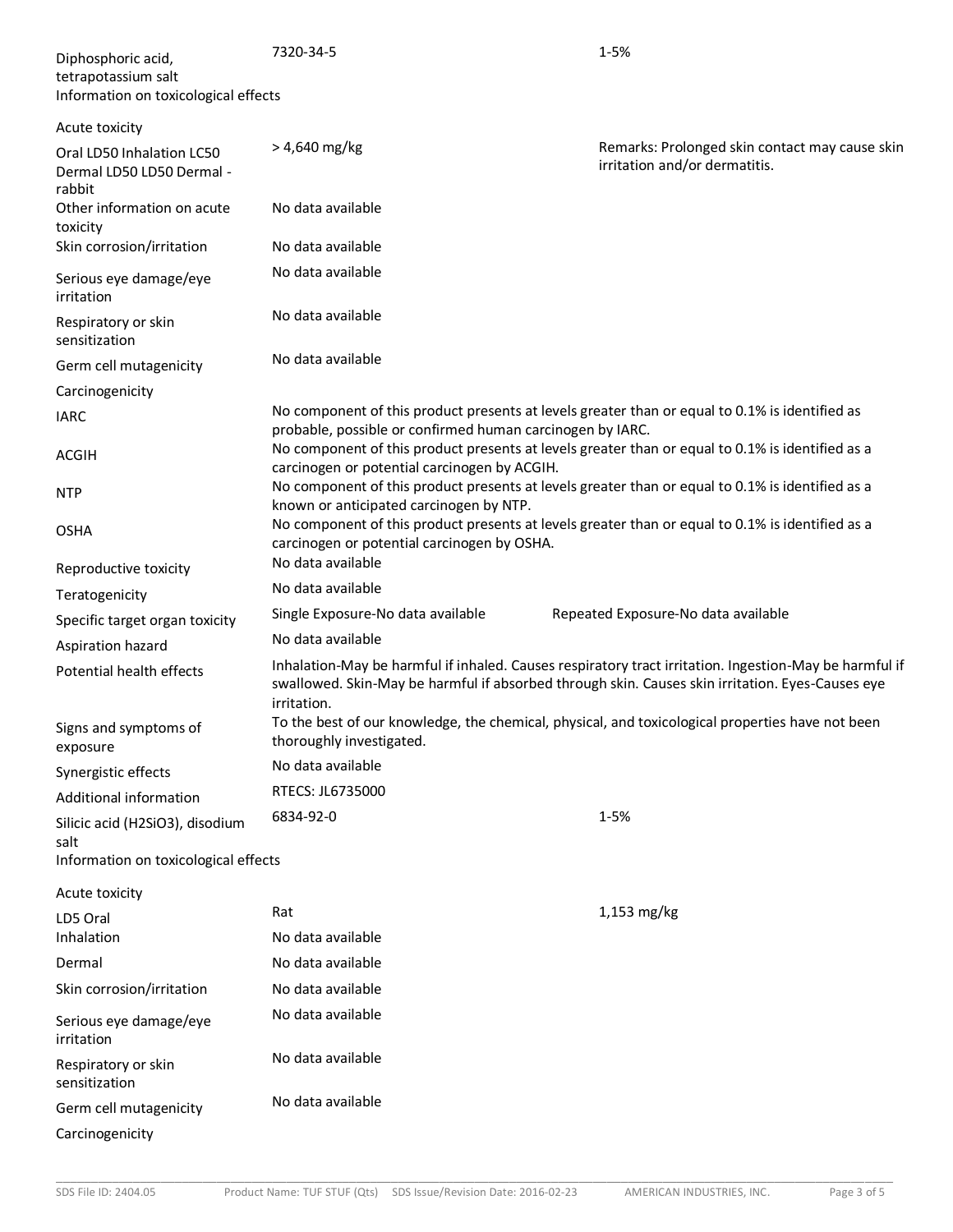| <b>IARC</b>                    | No component of this product presents at levels greater than or equal to 0.1% is identified as<br>probable, possible or confirmed human carcinogen by IARC.                                                                                |                                     |
|--------------------------------|--------------------------------------------------------------------------------------------------------------------------------------------------------------------------------------------------------------------------------------------|-------------------------------------|
| ACGIH                          | No component of this product presents at levels greater than or equal to 0.1% is identified as a<br>carcinogen or potential carcinogen by ACGIH.                                                                                           |                                     |
| <b>NTP</b>                     | No component of this product presents at levels greater than or equal to 0.1% is identified as a<br>known or anticipated carcinogen by NTP.                                                                                                |                                     |
| <b>OSHA</b>                    | No component of this product presents at levels greater than or equal to 0.1% is identified as a<br>carcinogen or potential carcinogen by OSHA.                                                                                            |                                     |
| Reproductive toxicity          | No data available                                                                                                                                                                                                                          |                                     |
| Reproductive toxicity-rat-oral | Effects on Newborn: Stillbirth. Effects on Newborn: Live birth index (# fetuses per litter; measured<br>after birth). Effects on Newborn: Weaning or lactation index (e.g., # alive at weaning per # alive at<br>day 4). no data available |                                     |
| Specific target organ toxicity | Single Exposure-May cause respiratory irritation                                                                                                                                                                                           | Repeated Exposure-No data available |
| Aspiration hazard              | No data available                                                                                                                                                                                                                          |                                     |
| Additional information         | RTECS: VV9275000                                                                                                                                                                                                                           |                                     |
|                                | Dupping sangating Caugh ukasaing lappatitis Chaptuses of broath species inflommation and selected of the lapper species                                                                                                                    |                                     |

Burning sensation, Cough, wheezing, laryngitis, Shortness of breath, spasm, inflammation and edema of the larynx, spasm, inflammation and edema of the bronchi, pneumonitis, pulmonary edema, Material is extremely destructive to tissue of the mucous membranes and upper respiratory tract, eyes, and skin.

| <b>SECTION 12: ECOLOGICAL INFORMATION</b>                                         |                   |                                                                                                                  |
|-----------------------------------------------------------------------------------|-------------------|------------------------------------------------------------------------------------------------------------------|
| Diphosphoric acid,<br>tetrapotassium salt<br>Information on ecological<br>effects | 7320-34-5         | $1 - 5%$                                                                                                         |
| Toxicity                                                                          | No data available |                                                                                                                  |
| Persistence and degradability                                                     | No data available |                                                                                                                  |
| Bio-accumulative potential                                                        | No data available |                                                                                                                  |
| Mobility in soil                                                                  | No data available |                                                                                                                  |
| PBT and vPvB assessment<br>PBT/vPvB assessment                                    | No data available |                                                                                                                  |
| Other adverse effects                                                             | No data available |                                                                                                                  |
| Silicic acid (H2SiO3), disodium<br>salt<br>Information on ecological<br>effects   | 6834-92-0         | $1 - 5%$                                                                                                         |
| Toxicity                                                                          | No data available |                                                                                                                  |
| Persistence and degradability                                                     | No data available |                                                                                                                  |
| Bio-accumulative potential                                                        | No data available |                                                                                                                  |
| Mobility in soil                                                                  | No data available |                                                                                                                  |
|                                                                                   |                   | Boculta of DPT and vPvP accorment DPT/vPvP accorment not available as chamical safety accorment not required/not |

Results of PBT and vPvB assessment PBT/vPvB assessment not available as chemical safety assessment not required/not conducted Other adverse effects No data available

# **SECTION 13: DISPOSAL CONSIDERATIONS**

Empty Containers: If empty container retains product residue, all label precautions must be observed. Dispose of unused product prior to disposing of empty container.

Disposal Considerations of Substance: Do not discharge into waterways or sewage systems. Transport with all closures in place. Return for reuse or dispose of according to national, local, and state regulations.

| <b>SECTION 14: TRANSPORT INFORMATION</b> |     |  |  |  |
|------------------------------------------|-----|--|--|--|
| Limited Quantity                         |     |  |  |  |
| Marine Pollutant                         | No. |  |  |  |
|                                          |     |  |  |  |